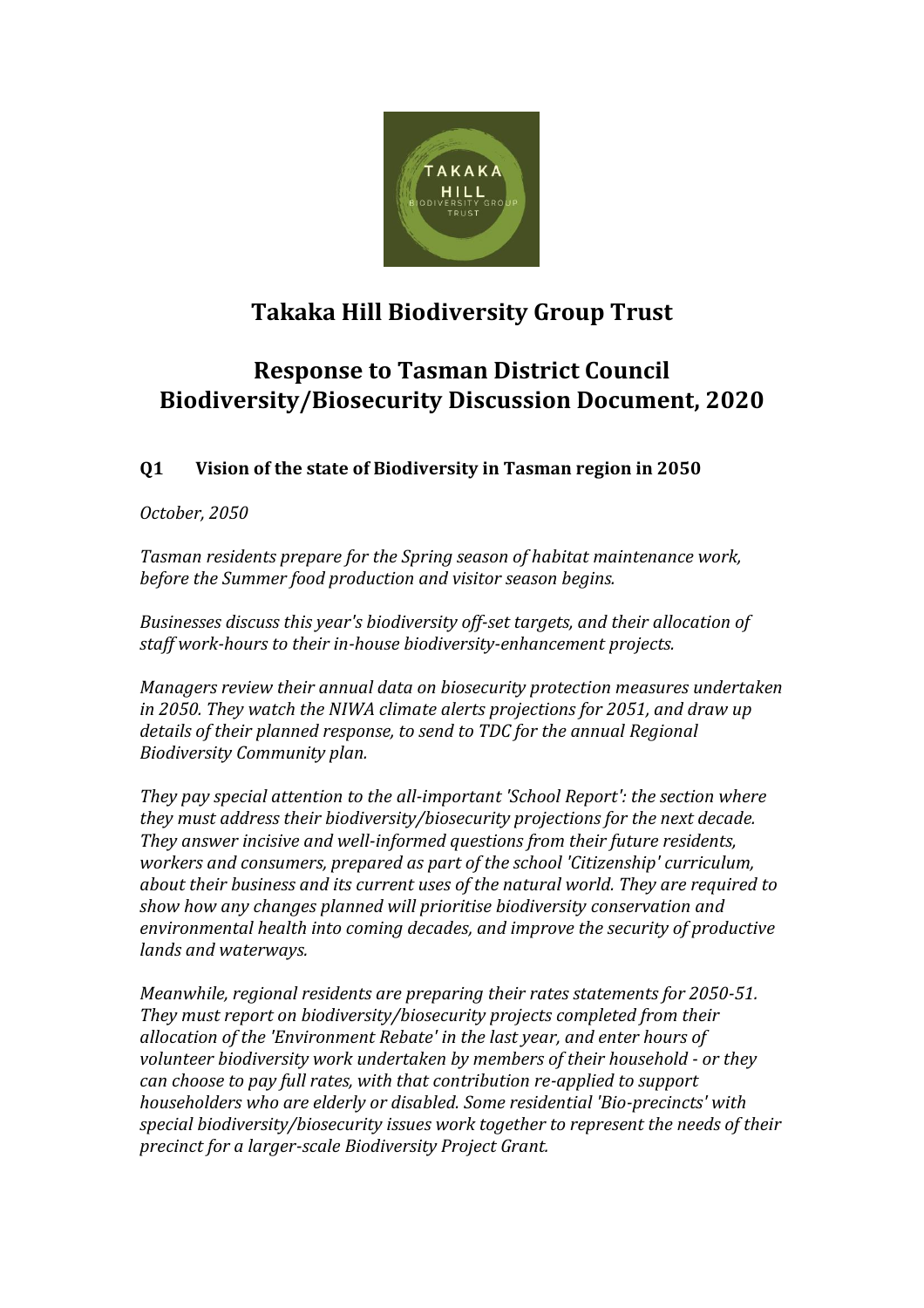*It's an election year. Both the Biodiversity Minister and the Regional Communities Minister will have to deliver a detailed Bio-State of the Nation report to all citizens. TDC Senior Managers will be questioned beside them in public meetings, as they move through the Region. Meetings, live-streamed, are watched by many citizens, and an auto-feed selects related questions and proposals drawn from other regions, to help keep up to date with innovative ideas. A 'best of' presentation is edited to send out globally in a bio-creativity exchange with other nations.* 

*With climate change impacts and extreme weather events hitting hard, and New Zealand food and potable water production highly sought-after in world markets, the pressure on the natural environment is heavier than ever. The sorts of universal bio-stewardship now undertaken at every level of modern life, is still only just keeping up... 'The School report' is already pressing for more, and better, biodiversity protections...* 

### **Q2/3 Well-managed habitat; three 'important places'**

These questions alone suggest that TDC is caught in an ecological time-warp: that it sees biodiversity as about 'projects,' and 'small parks,' or 'well-managed properties.' It sees some places as 'more important' than others - despite the problems such vision has caused in the past.

'Well managed habitat' and 'important places' do exist - but they exist only in their own location. They are specific to it. You can waste a lot of time admiring them - because they cannot simply be replicated, somewhere else. Nor will their 'management model' apply, without extensive adaptation, to other habitat.

Biodiversity isn't about one-size-fits-all. It is not possible, or desirable, for any single model to be lifted away from its context and applied somewhere else.

Biodiversity tailors to its locale - that's why it is called biodiversity. It indicates that nature is, by definition, about adaptation and difference. Habitats and species adapt - and a regional management body such as TDC must also confront this perspective. Standardisation, or funneling biodiversity project work through single-model management platforms, restricts what is possible, and so repeats the problems already caused by our exploitation of the natural environment.

Biodiversity must be considered holistically, or else it undermines its own principles.

#### **Q4 Important threats to biodiversity in Tasman**

4.1 The major threat is lack of a coherent biodiversity/biosecurity policy, and especially one which is not sustained through time, because it is not fully 'owned' by TDC itself, to the extent of informing all its policies and practices, across all its service delivery operations. Biodiversity as a value and TDC's policy as a guiding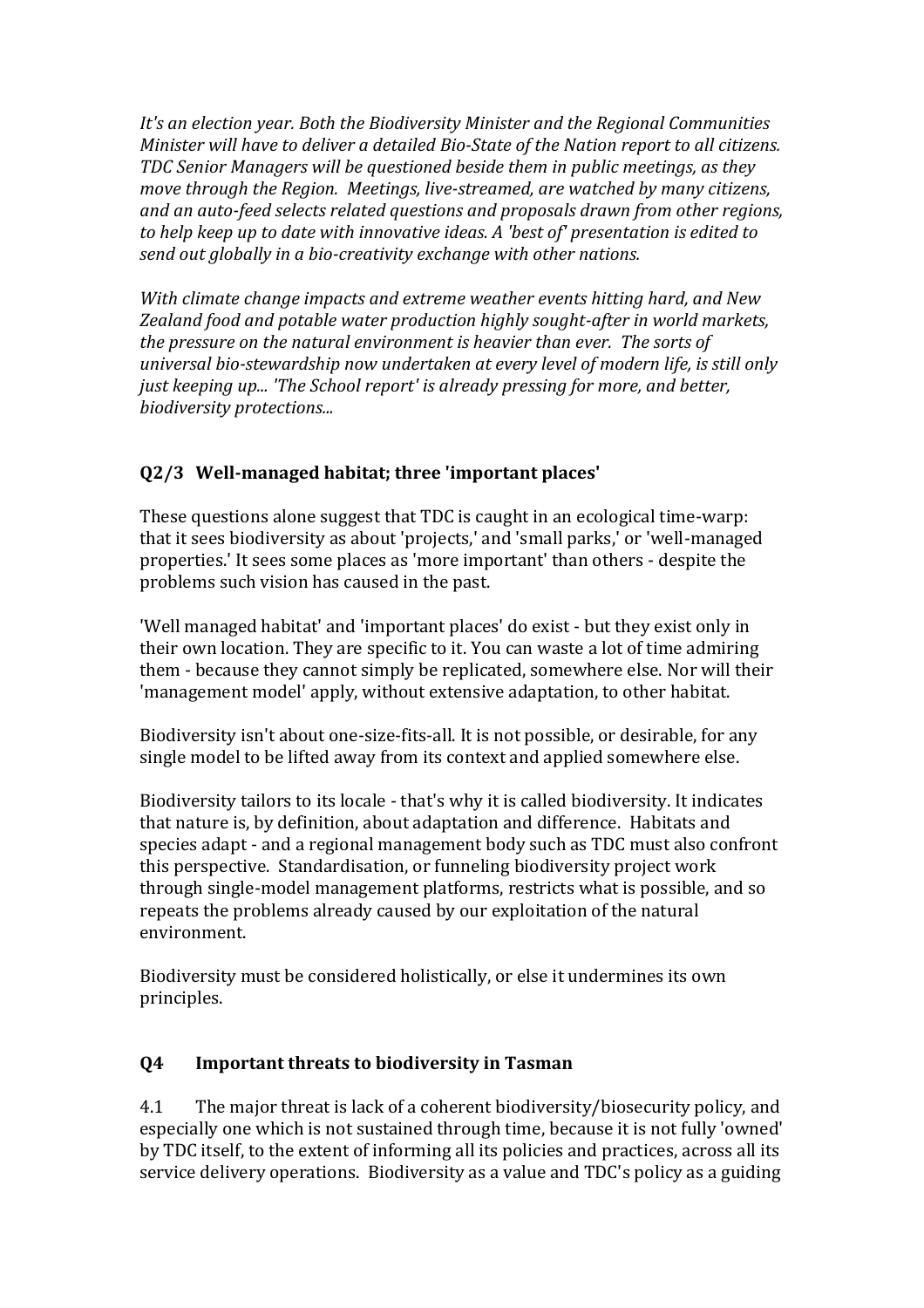principle and a set of practices and processes must be accepted and followed by all Tasman residents, businesses and landholders, who feel assured that such policies will remain stable, across these and following decades.

4.2 The second threat also relates to policy failure.

The current discussion document delivers a flawed vision, offering only smallscale, 'project based' biodiversity 'remediation,' without any understanding that all biological systems are linked, and that 'protection' of this or that species, or this small pocket of native bush, guarantees nothing.

Worse: it sets all projects into competition with one another, as if one were somehow 'more urgent' than others, or one species 'more valuable.'

Related to this is the degree to which community volunteers doing biodiversity 'project' work - declining in number with the aging of baby-boomer proenvironment cohorts and the 'lean years' multiple-employment of the post-COVID workforce - are wasting time which could go directly to environmental work, on writing grant applications and reports to funding bodies - not least to TDC, which risks creating a mini-bureaucracy in the biodiversity zone.

While data and reporting are important and necessary, they need to be streamlined, part of an everyday for all, and available on open, self-entered electronic data bases. The 'dashboard' of achievements and concerns should not be a tool of senior management, but a public display for all citizens to review - in turn, driving their sense of what is urgent, and how they might contribute.

4.3 The final threat relates to the absence in the discussion document as proposed, of any address of the implementation phase of a biodiversity/biosecurity strategy. Without considering those matters up-front, it is impossible to see how biodiversity/biosecurity will actually become part of TDC's governance remit.

How will TDC itself position biodiversity/biosecurity planning and action, inside its own day-to-day operations?

What will it mean for Building Inspectors? Permit Applications for recreational users of public spaces? Refuse Collection contractors?

What sorts of institutional cultural change will be required, to place biodiversity/biosecurity values at the core of all operations, to see them prioritised by all elected officers, and to make them part of all Council reporting practices?

How will these sorts of cultural change be integrated into Council staff and elected officer training?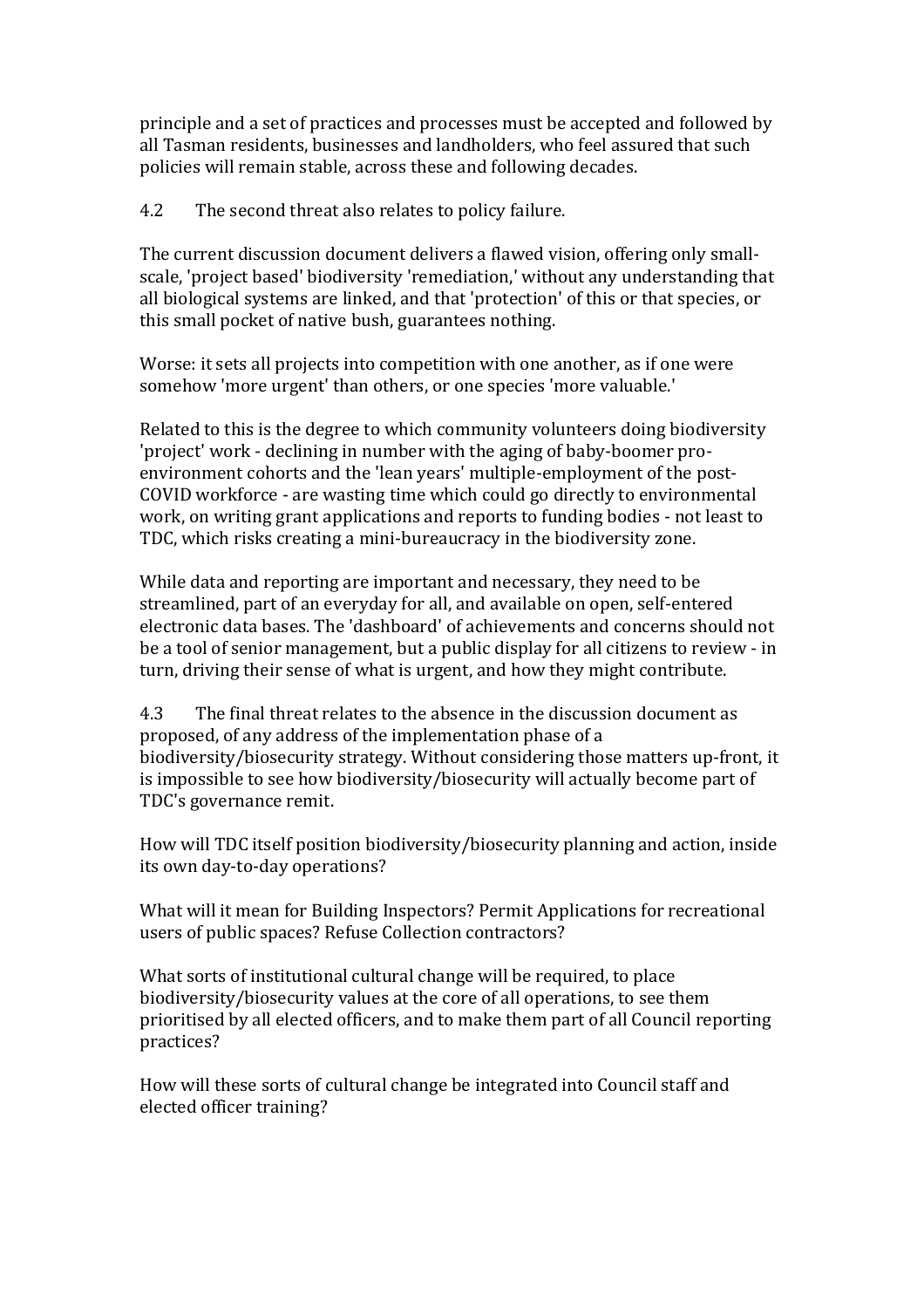Only once those questions are considered, will the size and scope of a policy on biodiversity/biosecurity become clear. Fail to ask those questions, and the policy, no matter how noble in its intent, remains inert.

#### **Q5 Barriers to biodiversity/biosecurity**

The major uncertainty in the area of biodiversity/biosecurity planning is the collapse of the current RMA - under which this policy process was begun.

To that extent, it is laudable that TDC is continuing its policy development however, some degree of transparency is required during public/community consultation, in relation to how TDC views likely outcomes as the RMA is reworked - especially under post-COVID conditions. Without a strong, and clear, view on this, Tasman risks abandonment of all biodiversity/biosecurity gains, confronted by collapsed or suspended environmental review, as infrastructure projects, 'shovel-ready' work relief, and fast-track development applications push forward.

Community Consultation needs to be upfront about this, and include consideration of the *Strategic Planning Act* and its principle of 'Spatial Planning', with urban, agricultural and industrial 'zones,' and the *Natural and Built Environments Act,* considering urban development, and urban, rural and marine environments.

In the current absence of clear consensus around how these sorts of development and regional special zoning will occur, it makes little sense to collect a list of 'special places' for biodiversity - TDC's current approach in relation to community consultation. Quite simply, these 'special places' may not prove to be special at all, once other criteria are in play. Further: since the largerscale 'zoning' of the new Acts is likely to prevail, why not consider it now, and ask Tasman communities to consider whether it might endanger biodiversity gains?

There are three ways forward.

- 1 Consider broad zones of development, as Nelson City Council is doing, albeit with a much smaller landmass. This will move us beyond the problematic 'patchwork' approach of old-school 'enclosure' environmental 'protectionism,' and into a more holistic style of planning and environmental management.
- 2 Consider the two heirs to the RMA currently proposed. Together, these give us clues to what may emerge - and so how to array biodiversity values and practices into a future management regime.
- 3 Acknowledge the reality of Tasman as a region: one far more heavily occupied than most by National Parks, and with key horticultural, forestry and fisheries roles to protect.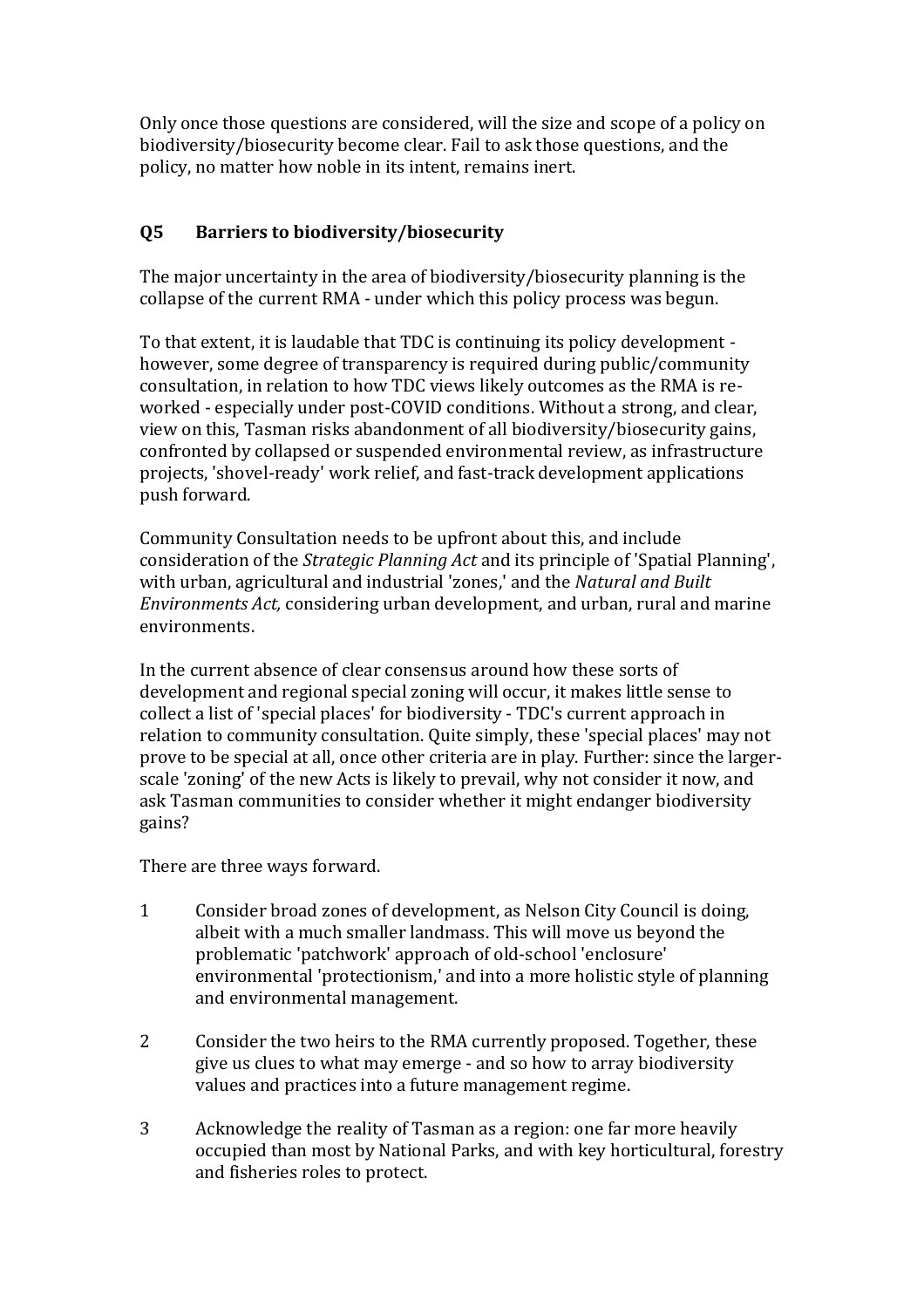Tasman's discussion does not need to be about 'What is biodiversity and why is it important?' These are debates which are largely now over, and which have achieved broad consensus - including within primary industry, where environmental planning is integrated into many of their operations.

Instead, biodiversity/biosecurity debate should now be around which zones are crucial to primary production, which to recreation, which to urban/semi-urban business, and which to residency.

There is far too little discussion in this document about biosecurity: the preservation of productive land and water resources. Until policy acknowledges the importance of this, and sets policy to ensure a pro-biodiversity best-practice operation, the usual piece-meal 'solutions' will be all that can be achieved.

Finally, but crucially, the policy says nothing about how the values espoused in the document are to be promulgated to all; made flexible as new demands or crises emerge; kept consultative, so that all are involved in decision making, and are arrayed across all TDC operations.

There is no mention of the degree to which data, now so readily generated from all regional activities, can be used to analyse progress towards biodiversity protection.

There is no way of linking biodiversity understandings into education of future Tasman citizens, or into recreational activities using the natural environment, or how to connect biodiversity work with new forms of voluntarism.

The 'barriers,' in other words, all relate to the limited vision achieved to date in the policy.

#### **Q6 Habitats, species or populations in need of care**

The suggestion that habitat or species should be singled out in such ways betrays weakness at the understanding of biodiversity in the proposed policy. We are not running a zoo. 'Enclosure' as a core of conservation is at best a tactic, not an overall strategy. To consider it as if it were the major direction of a biodiversity/biosecurity practice is to misunderstand and misrepresent what biodiversity is. It is old-school thinking, and defeats the central ecological principles of inter-connectedness: the systems approach of true conservation.

Put simply, all of Tasman's habitat and species are in need of care.

Declaring a few more 'reserves,' or zoning lands for this or for that 'special consideration,' ignores history. We know that areas now considered crucial to overall ecological health and to food-harvesting activities - such as estuarine wetlands, for instance; were once considered 'mudflats' and filled in whenever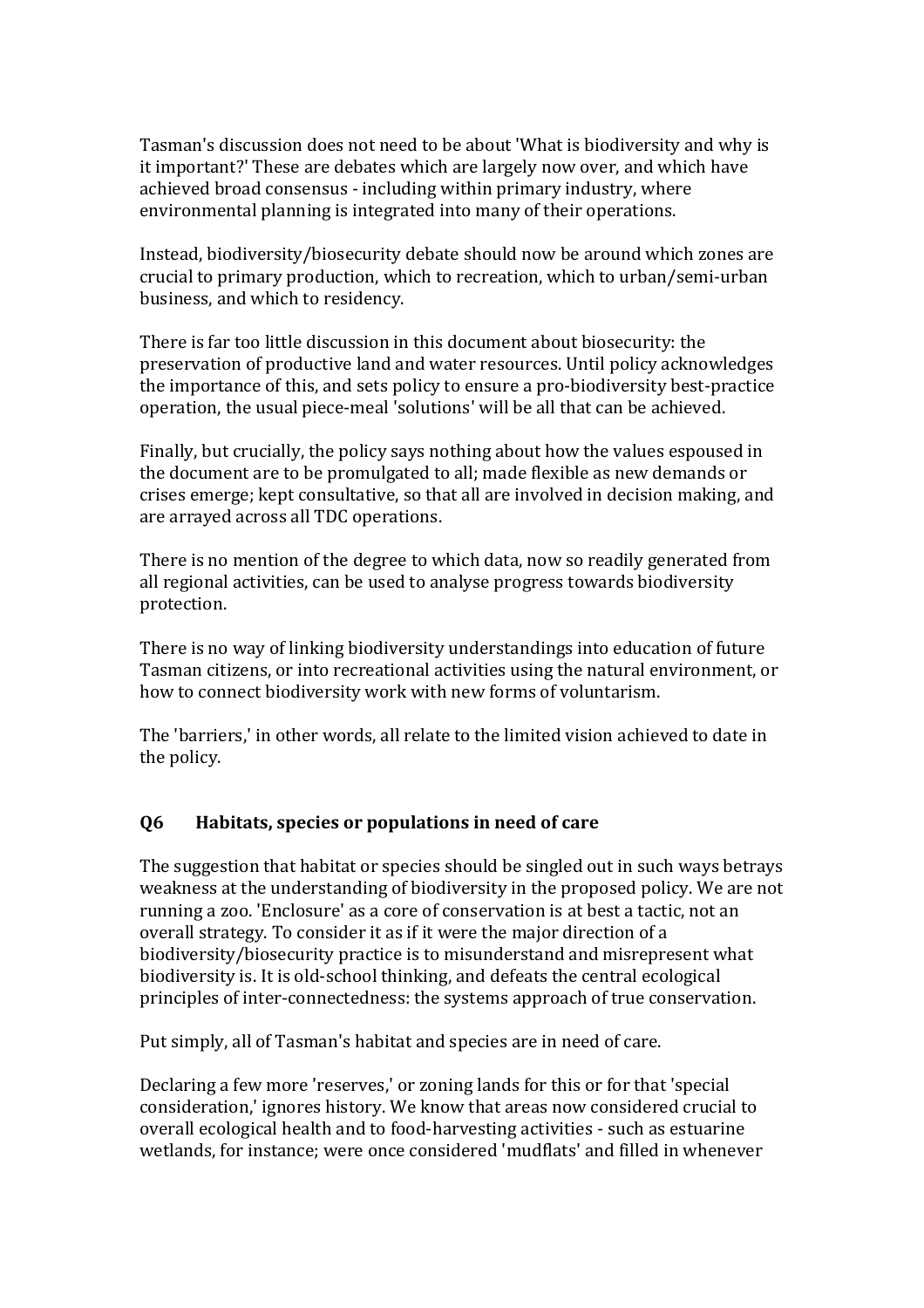possible. The term 'scrub' tells us much of what flatland native foliage, shrubs and grasses, were considered to be 'for.'

Biodiversity recognises that all species: economically viable or not; aesthetically pleasing or not; occupy a position in the natural environment, and maintain its health.

#### **Q7 Successful Biodiversity projects that could be scaled up.**

Here too the discussion document and the question miss the mark.

This suggests 'quick fix,' 'box-tick' solutions. What matters here is not projects, but values and the 'impact' monitoring of practices - those of TDC itself, and of residents, businesses and landholders.

These are matters that cannot be 'scaled up'.

What TDC needs is to acknowledge its own role, as source of over-arching probiodiversity values statements, around which community, industry, and small businesses cluster their assessments of the downstream impact of their activities, and so can plan their mitigation.

TDC should not see itself as the Biodiversity Lotteries Commission, handing out project goodies to this year's winners from the large basket of similar local projects - and disappointing all the others. Instead, it needs to have biodiversity written in to all its policies and monitoring/regulatory practices - so that all Tasman activities centre, as a priority, on biodiversity protection and enhancement.

That alone is enough to handle - especially in the coming decades of climate change, coastal inundation, water shortages, and a governance system close to the limits of its taxation/rating take.

Only if/when biodiversity becomes recognised as a 'common good' - a first principle of kaitiakitanga for all subsequent activities, as is the practice within Te Ao Maori, will change begin. And that change is urgent.

### **Q8 Four principles for a biodiversity/biosecurity policy for Tasman**

Biodiversity policy needs to build around

- 8.1 Te Ao Maori values, as First Nation guardians of the natural world, with highly developed understandings of how the whole system links human health to environmental health.
- 8.2 DoC policy, since DOC manages the bulk of Tasman Lands, and itself has a biodiversity policy integrated in ways the TDC plan has failed to achieve.

Consider DOC's phrase: 'From the mountains to the sea.'